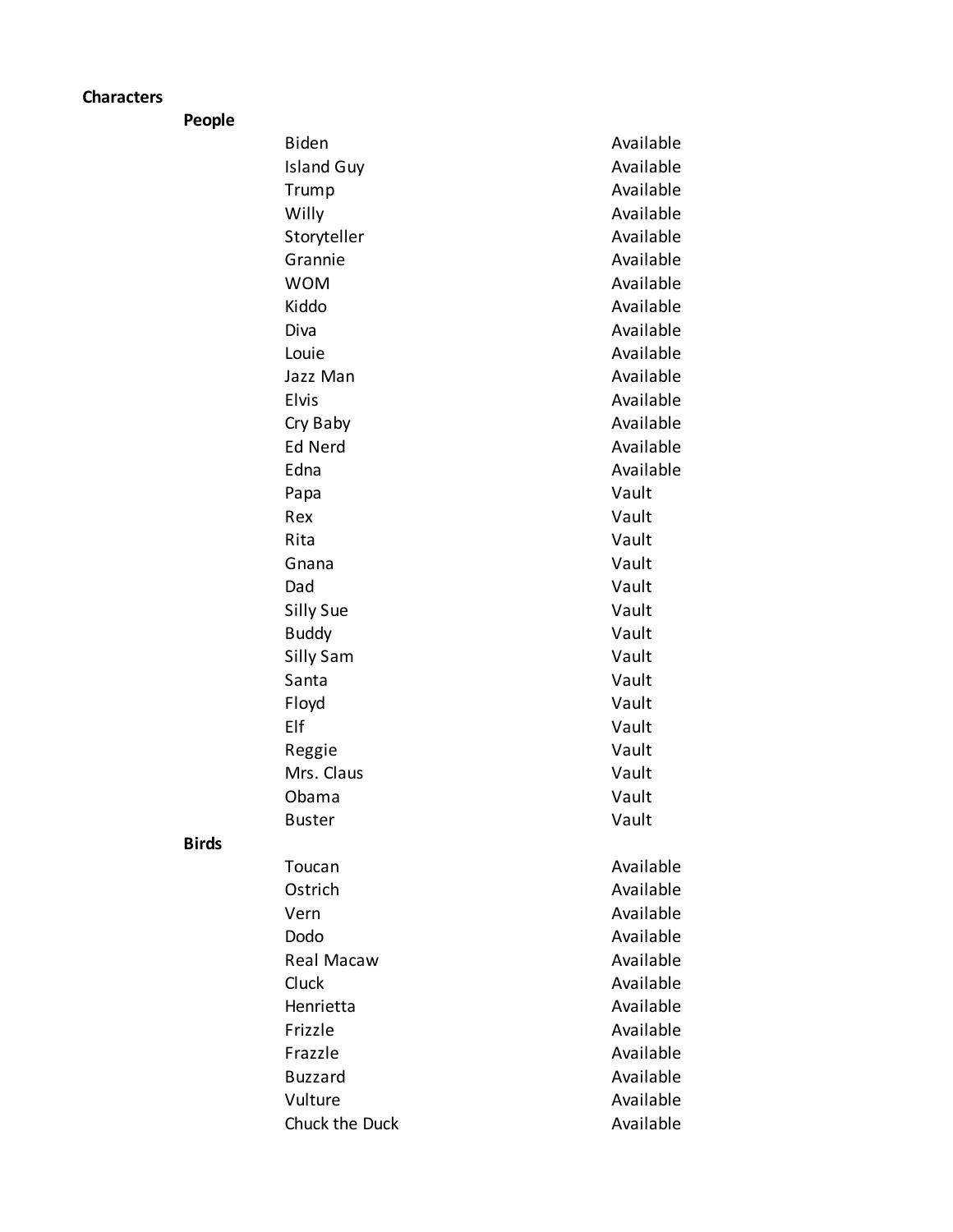| Wise Owl                         | Available              |
|----------------------------------|------------------------|
| Mega Cockatoo (No Raising Crest) | Available              |
| Verna                            | Available              |
| Fred the Fried Chicken           | Vault                  |
| lago Parrot                      | Vault                  |
| <b>Buffy</b>                     | Vault                  |
| Parrot                           | Vault                  |
| Rooster                          | Vault                  |
| Chicken                          | Vault                  |
| Cockatoo                         | Vault                  |
| Pelican                          | Vault                  |
| Crow                             | Vault                  |
| Flamingo                         | Vault                  |
| <b>Bald Eagle</b>                | Vault                  |
| Dazzle Duck                      | Vault                  |
| Benny                            | Vault                  |
| All American Bird                | Vault                  |
| Goose                            | Vault                  |
| Turkey                           | Vault                  |
| Professor Hoot Owl               | Vault                  |
| Snowy Owl                        | Vault                  |
| TerryDactyl                      | Vault                  |
| Penguin                          | Vault                  |
|                                  |                        |
| <b>Bongo Gorilla</b>             | Available              |
| Chimp                            | Available<br>Available |
| Cheeky Monkey<br><b>Funkees</b>  |                        |
|                                  | Available              |
| Lion                             | Available              |
| Gator/Crocodile                  | Available              |
| <b>Funkee Monkee</b>             | Available              |
| Hippo                            | Available              |
| Elephant                         | Vault                  |
| Sloth                            | Vault                  |
| Snake                            | Vault                  |
| Giraffe                          | Vault                  |
| Meerkat                          | Vault                  |
| Lemur                            | Vault                  |
| Snortin' Horton                  | Vault                  |
| Tiger                            | Vault                  |
| Cheetah                          | Vault                  |
| Panda                            | Vault                  |
| Bat                              | Vault                  |
| Zebra                            | Vault                  |
| <b>Big Tree</b>                  | Vault                  |

**Jungle**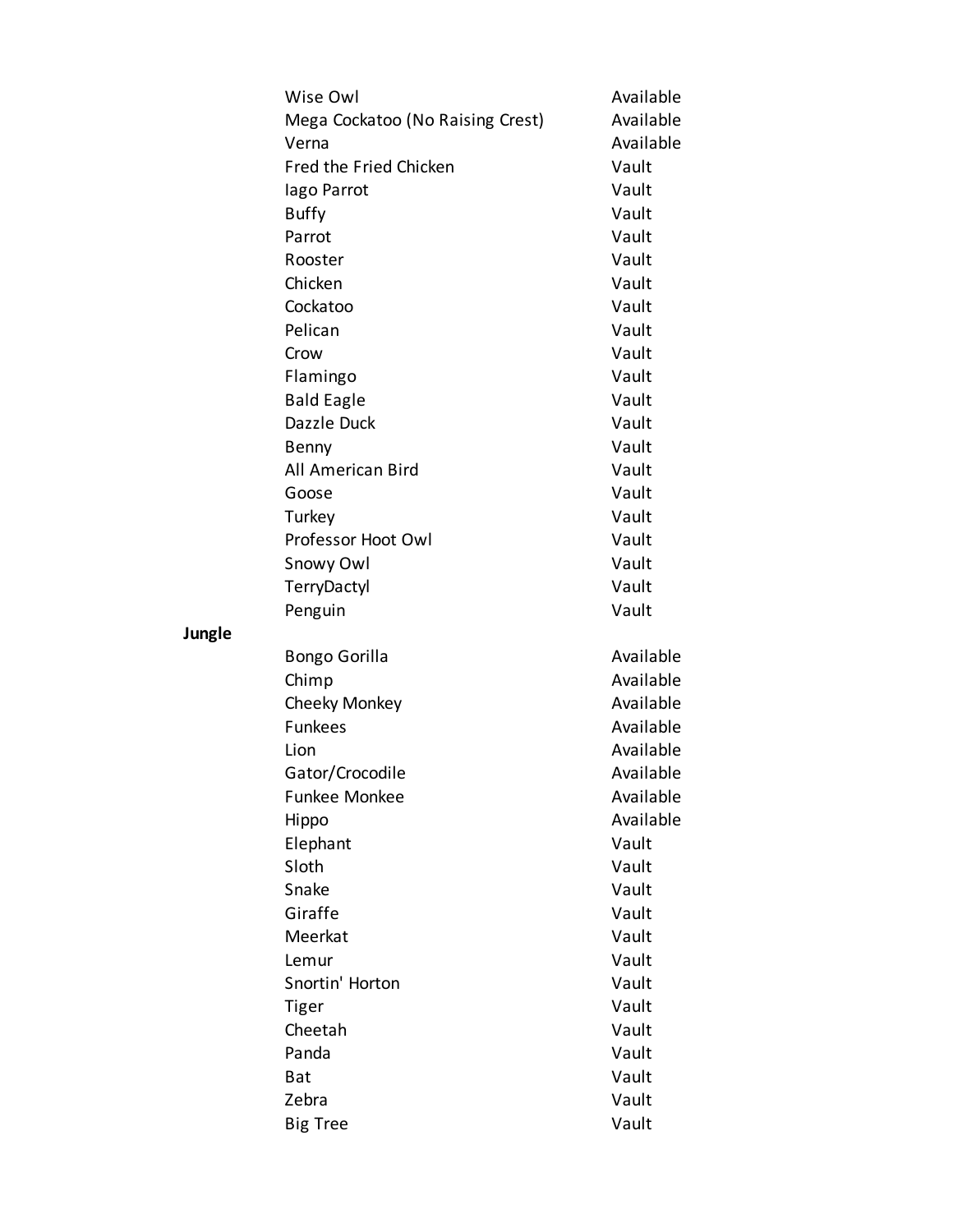|                    | Orangutan                   | Vault     |
|--------------------|-----------------------------|-----------|
|                    | Realistic Gorilla           | Vault     |
| Forest             |                             |           |
|                    | <b>Webster Frog</b>         | Available |
|                    | <b>Bubba BullFrog</b>       | Available |
|                    | Ringo Rabbit                | Available |
|                    | Rodney Rabbit               | Available |
|                    | Turtle                      | Available |
|                    | <b>Big Bear</b>             | Available |
|                    | Little Bear                 | Available |
|                    | Sea Turtle                  | Available |
|                    | Skunk                       | Available |
|                    | <b>Stinky Pinky</b>         | Available |
|                    | Possum                      | Available |
|                    | Platypus                    | Available |
|                    | Racoon                      | Available |
|                    | <b>Scarlet Fox</b>          | Available |
|                    | Little Tree                 | Available |
|                    | Rocky Fox                   | Available |
|                    | Squirrel                    | Vault     |
|                    | <b>Big Sad Wolf</b>         | Vault     |
|                    | Mouse                       | Vault     |
|                    | Ricky Raccoon               | Vault     |
|                    | Kangaroo                    | Vault     |
|                    | Mole                        | Vault     |
|                    | Moose                       | Vault     |
|                    | Koalla                      | Vault     |
|                    | Weasel                      | Vault     |
| <b>Prehistoric</b> |                             |           |
|                    | Dinostar                    | Available |
|                    | Dragon                      | Available |
|                    | Egg                         | Available |
|                    | Dino Head                   | Available |
|                    | Trike the Triceratops       | Vault     |
|                    | Sabertooth Tiger            | Vault     |
|                    | TerryDactyl                 | Vault     |
|                    | DuckBill Dino               | Vault     |
| <b>Pet Shop</b>    |                             |           |
|                    | Alley Cat                   | Available |
|                    | <b>Bassett Hound</b>        | Available |
|                    | SheepDawg                   | Available |
|                    | <b>Bulldog</b>              | Available |
|                    | Puppy Love Dog              | Available |
|                    | ShaggyDawg                  | Available |
|                    | <b>Bernese Mountain Dog</b> | Vault     |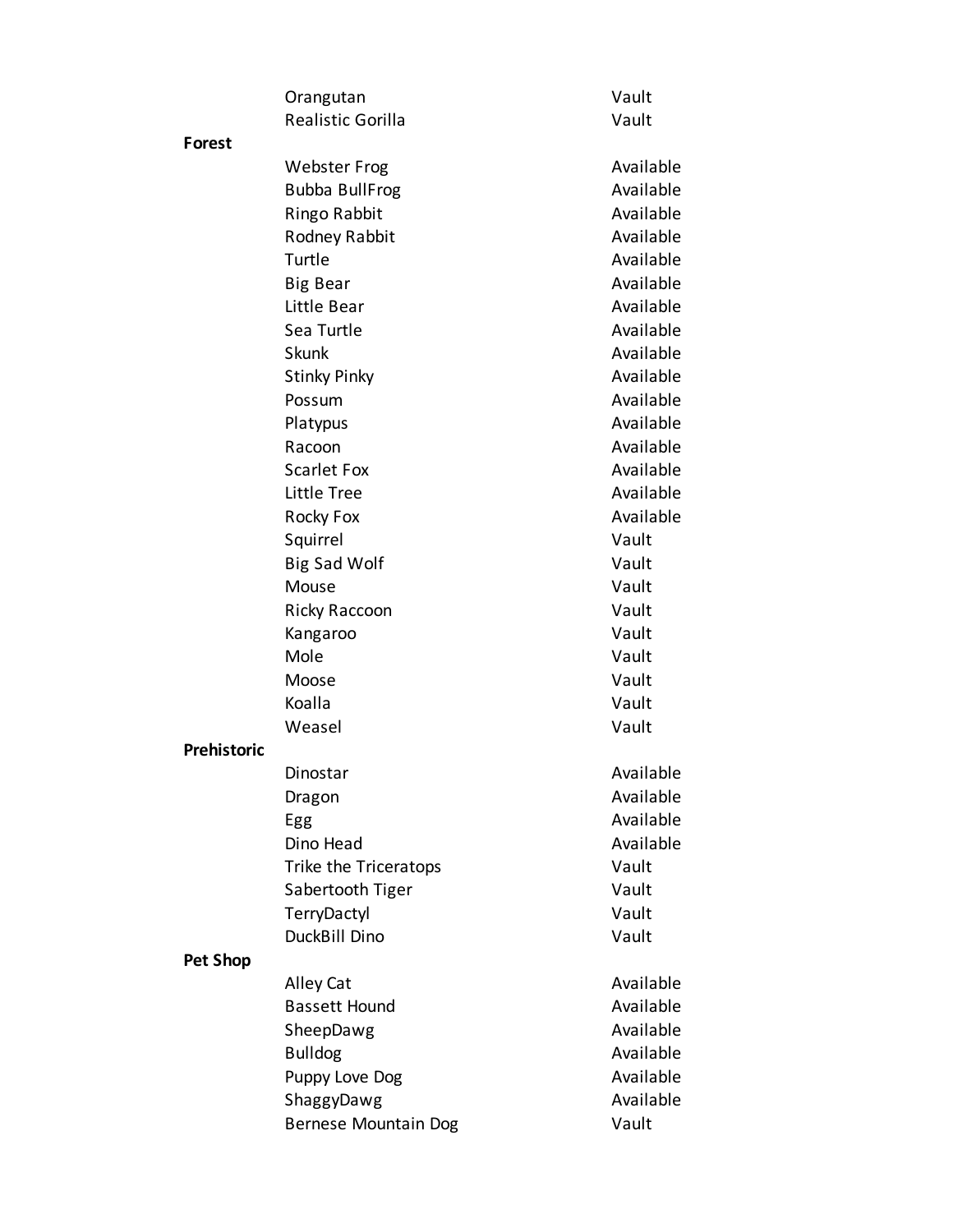|                      | Charlie Dog              | Vault     |
|----------------------|--------------------------|-----------|
|                      | <b>Toto Dog</b>          | Vault     |
| Farm                 |                          |           |
|                      | Cow                      | Available |
|                      | Horse                    | Vault     |
|                      | Little Cow               | Vault     |
|                      | Camel/Llama              | Vault     |
|                      | Donkey                   | Vault     |
|                      | Pig                      | Vault     |
|                      | Lamb                     | Vault     |
| Ocean                |                          |           |
|                      | <b>Shark</b>             | Available |
|                      | Sea Monster              | Available |
|                      | Turtle/Sea Turle         | Available |
|                      | Seal                     | Available |
|                      | Dolpin                   | Vault     |
|                      | Penguin                  | Vault     |
| <b>Objects</b>       |                          |           |
|                      | <b>Bird Arm Illusion</b> | Available |
|                      | Mic Mouths               | Available |
|                      | Dino Head & Egg          | Available |
|                      | Large and Small Books    | Available |
|                      | Pizza Boy                | Available |
|                      | Big Baby                 | Available |
|                      | Cheese                   | Vault     |
|                      | Duncan the Donut         | Vault     |
|                      | <b>Big Mouth</b>         | Vault     |
|                      | Plant                    | Vault     |
|                      | Jackolantern             | Vault     |
|                      | Snowman                  | Vault     |
|                      | Moai                     | Vault     |
| <b>Other Animals</b> |                          |           |
|                      | Snail                    | Available |
|                      | Dinkys                   | Available |
|                      | Alien                    | Available |
|                      | Kangaroo                 | Vault     |
|                      | Little Polar Bear        | Vault     |
|                      | The Beast                | Available |
|                      | Platypus                 | Available |
|                      | <b>Twist and Talk</b>    | Vault     |
|                      | Unicorn                  | Available |
|                      | Skunkee Monkee           | Available |
|                      | Zombie Puppet            | Vault     |
|                      | Zombie Trick             | Available |
|                      | Rat                      | Available |